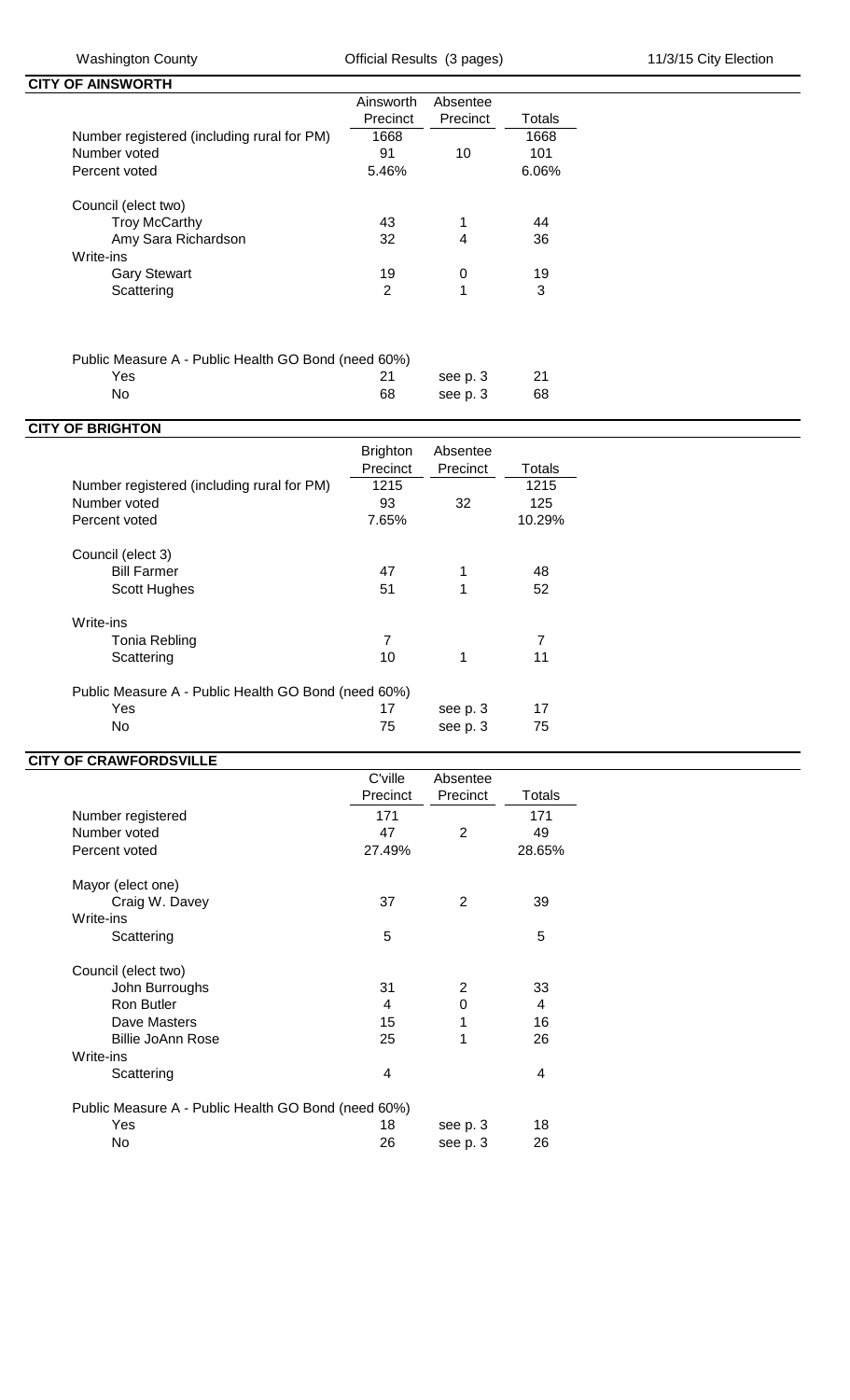| <b>CITY OF KALONA</b>                               |              |          |                |
|-----------------------------------------------------|--------------|----------|----------------|
|                                                     | Kalona       | Absentee |                |
|                                                     | Precinct     | Precinct | Totals         |
| Number registered (including rural for PM)          | 1831         |          | 1831           |
| Number voted                                        | 92           | 5        | 97             |
| Percent voted                                       | 5.02%        |          | 5.30%          |
| Mayor (elect one)                                   |              |          |                |
| Ken Herington                                       | 85           | 5        | 90             |
| Write-ins                                           |              |          |                |
| Scattering                                          | $\mathbf{2}$ |          | $\overline{2}$ |
| Council (elect two)                                 |              |          |                |
| Jenelle Bender                                      | 83           | 5        | 88             |
| <b>Greg Schmidt</b>                                 | 77           | 2        | 79             |
| Write-ins                                           |              |          |                |
|                                                     | 0            | $\Omega$ | 0              |
| Public Measure A - Public Health GO Bond (need 60%) |              |          |                |
| Yes                                                 | 47           | see p. 3 | 47             |
| No                                                  | 44           | see p. 3 | 44             |
|                                                     |              |          |                |

| Precinct<br>1052<br>330<br>31.37%<br>129<br>192<br>$\Omega$ | Precinct<br>31<br>8<br>20<br>0 | <b>Totals</b><br>1052<br>361<br>34.32%<br>137<br>212<br>0 |
|-------------------------------------------------------------|--------------------------------|-----------------------------------------------------------|
|                                                             |                                |                                                           |
|                                                             |                                |                                                           |
|                                                             |                                |                                                           |
|                                                             |                                |                                                           |
|                                                             |                                |                                                           |
|                                                             |                                |                                                           |
|                                                             |                                |                                                           |
|                                                             |                                |                                                           |
|                                                             |                                |                                                           |
|                                                             |                                |                                                           |
| 79                                                          | 9                              | 88                                                        |
| 98                                                          | $\overline{7}$                 | 105                                                       |
| 110                                                         | 9                              | 119                                                       |
| 208                                                         | 23                             | 231                                                       |
| 187                                                         | 17                             | 204                                                       |
| 239                                                         | 27                             | 266                                                       |
|                                                             |                                |                                                           |
| $\overline{2}$                                              | 0                              | 2                                                         |
|                                                             |                                | Public Measure A - Public Health GO Bond (need 60%)       |

|      | $\sim$ 0.000 0.000 0.000 0.000 0.000 0.000 0.000 0.000 0.000 0.000 0.000 0.000 0.000 0.000 0.000 0.000 0.000 0.000 0.000 0.000 0.000 0.000 0.000 0.000 0.000 0.000 0.000 0.000 0.000 0.000 0.000 0.000 0.000 0.000 0.000 0.000 |     |                |     |
|------|--------------------------------------------------------------------------------------------------------------------------------------------------------------------------------------------------------------------------------|-----|----------------|-----|
| Yes. |                                                                                                                                                                                                                                |     | 156 see p.3    | 156 |
| No.  |                                                                                                                                                                                                                                | 151 | see p. 3   151 |     |
|      |                                                                                                                                                                                                                                |     |                |     |

| <b>CITY OF WELLMAN</b>                              | Wellman  | Absentee |        |
|-----------------------------------------------------|----------|----------|--------|
|                                                     |          |          |        |
|                                                     | Precinct | Precinct | Totals |
| Number registered (including rural for PM)          | 1974     |          | 1974   |
| Number voted                                        | 211      | 9        | 220    |
| Percent voted                                       | 10.69%   |          | 11.14% |
| Council (elect three)                               |          |          |        |
| <b>Bob Freeman</b>                                  | 115      | 5        | 120    |
| <b>Bob Goodrich</b>                                 | 90       | 2        | 92     |
| <b>Tracy Owens</b>                                  | 100      | 0        | 100    |
| Mark C. Philpot                                     | 65       | 3        | 68     |
| Johnny Schwartz                                     | 59       | 3        | 62     |
| Katie Sisson                                        | 63       | 0        | 63     |
| Write-ins                                           |          |          |        |
| Scattering                                          | 1        |          | 1      |
| Public Measure A - Public Health GO Bond (need 60%) |          |          |        |
| Yes                                                 | 98       | see p. 3 | 98     |
| No                                                  | 103      | see p. 3 | 103    |
|                                                     |          |          |        |